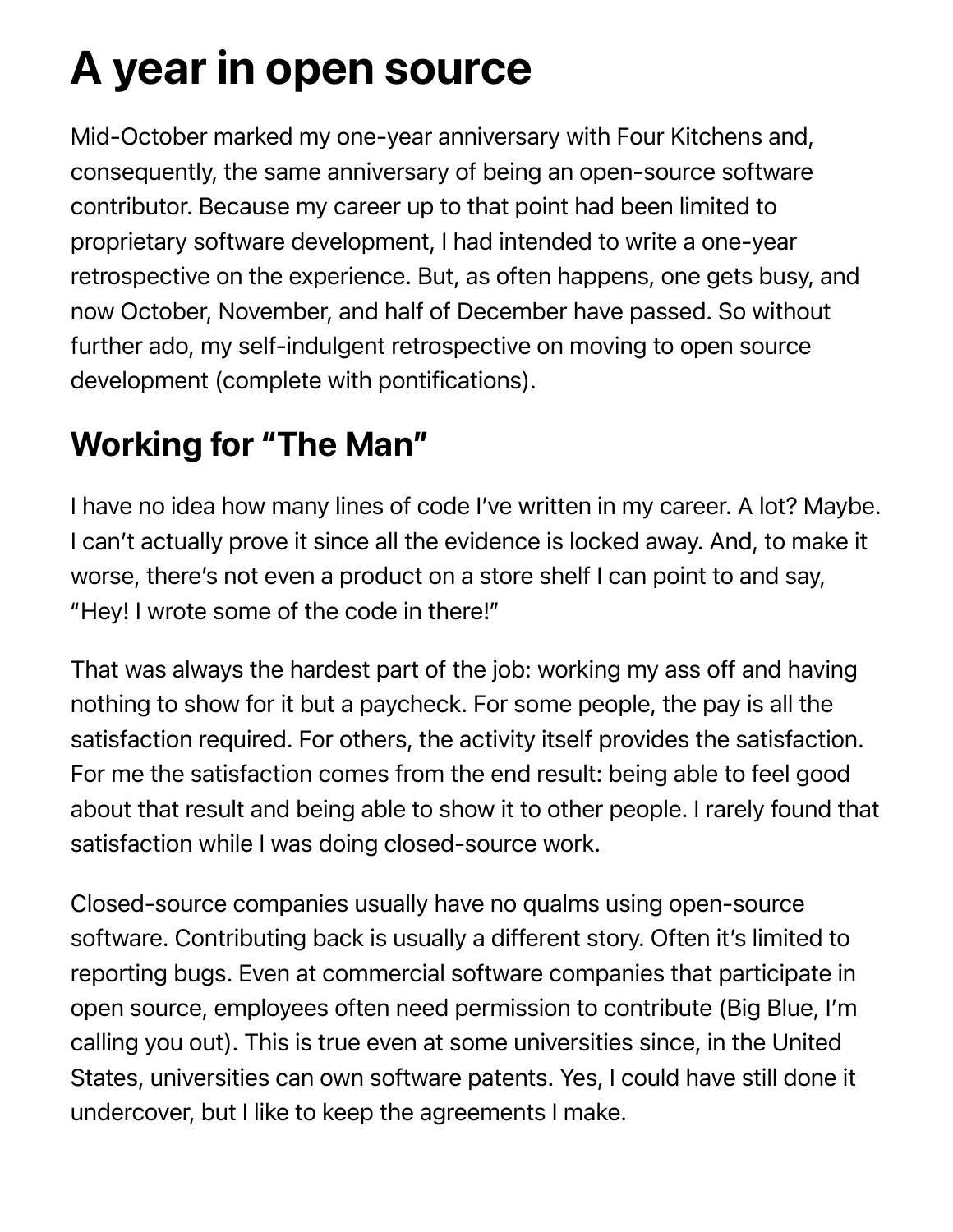## Rose tint my world

So what attracted me to doing open-source work in the first place? The biggest appeal for me was being able to show my work. That sounds really selfish on the surface, but the reality is that unless you are getting what you need out of your work, you're not actually doing anybody any good. The next appeal was from the non-profits and grass-roots organizations I often saw making use of open-source projects. I saw it as an opportunity to contribute in some way to the things I cared about and could believe in. At least, that was the romantic view.

But there was also a cynical view. Several years of reading comment threads on [Slashdot](http://slashdot.org/) had convinced me that the open-source community was meanspirited and hostile. Browsing support forums and seeing such helpful responses as "Why don't you just use Linux?" reinforced that idea.

When I had to opportunity to take a job doing open-source work, I let the romantic view win. I committed my first Drupal module with a lot of anxiety and wondered if my ego would survive that first "damn, you suck at this" [email. I'm sure that email has been delayed somewhere in that series of](http://sendmeaninternet.com/) tubes.

## The Drupal tribe

I don't use the word tribe in jest, but rather to emphasize the feel of the open-source community that I'm currently involved with. Tribes are made up of individuals with distinct identities and distinct goals. The tribe facilitates those goals in order to reach its goals, and the individuals contribute their time and skills in order to reach their personal goals. All of the tribe folk are in the tribe by their choice and contributing in the way they want; it is not the selfless commune from Ayn Rand's *Anthem*. The cycle of life and death in traditional human tribes is replaced by the arrival of new members who want to contribute and the departure of existing members that choose to move on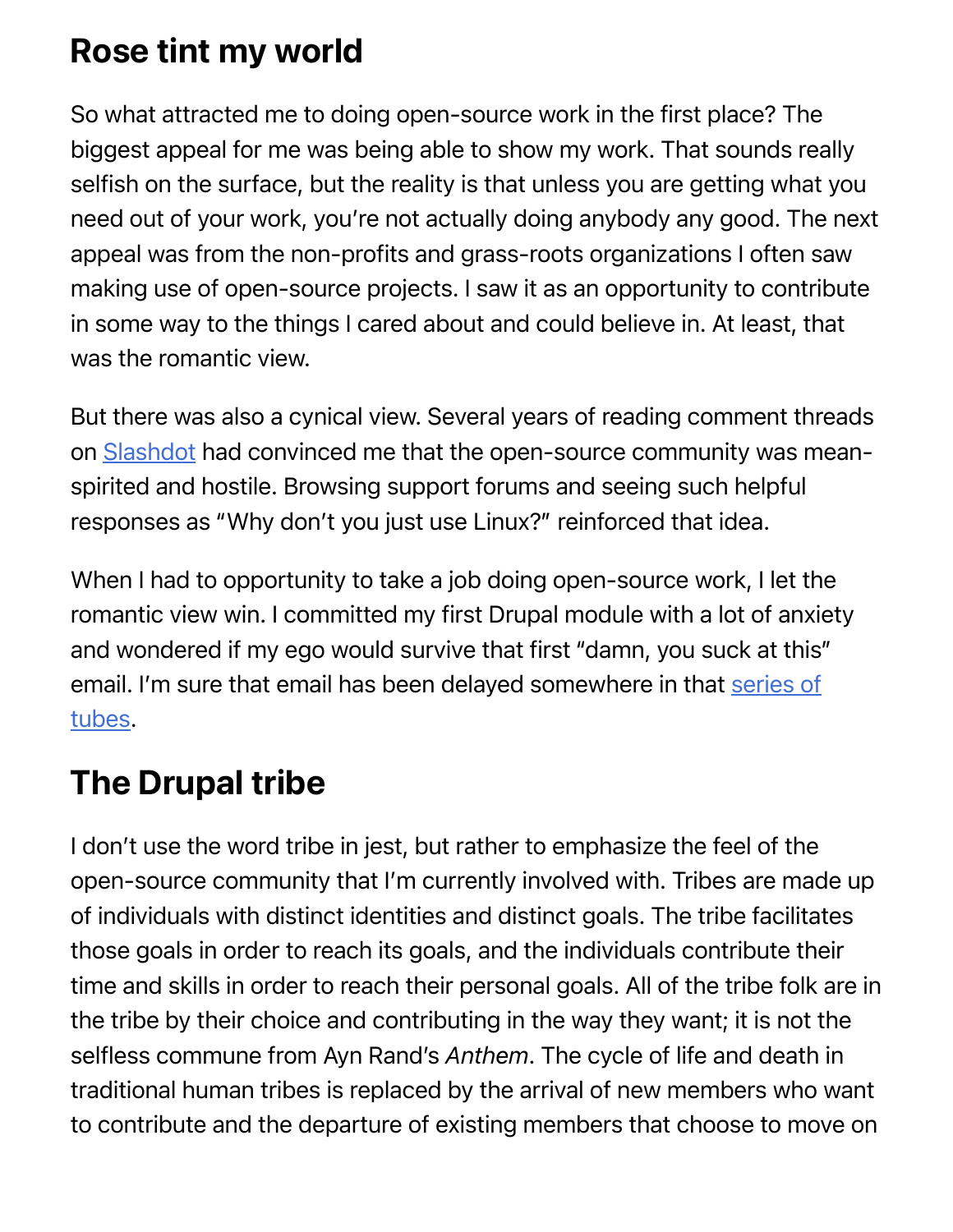to other things.

Being able to function as a member of the tribe has significant importance. It's at least as important as technical skill. The tribe survives by nurturing those members who add to it and ostracizing those that don't. I observed an instance of this when someone with strong industry credentials tried, rather arrogantly, to assert himself on those credentials alone. Several members of the tribe tried, without success, to persuade him to change his approach. Eventually, he stopped trying to participate after the group started ignoring him. I've heard stories of other times this has happened.

Tribal participation isn't the same as being a "team player" at typical software companies. A tribe holds itself together by the will of its members; the typical corporate team is held together by the will of its management. This difference is subtle, but I believe that understanding it is essential in order to function in open-source projects. Coming from an industry background, it can feel like there *must* be someone in charge. Sometimes that can lead to the newcomer trying to take charge and causing friction.

There is a strong mentor contingent in the tribe. There is the occasional snarky answer to a question, but the general vibe of the tribe is that everyone starts out knowing nothing. No one is viewed as stupid for having a basic question.

Drupal is the only-open source community I've been actively involved with so far, so I don't know how universal these observations are. I would guess that there are more similarities than differences with other open source communities. My expectations at this point, however, are rather high.

## Perils and thrills

Open source development is not without danger. It has certain addictive properties. It tickles my ego whenever I get an issue on one of my Drupal themes. Solving the issue provides another tickle, and I find myself